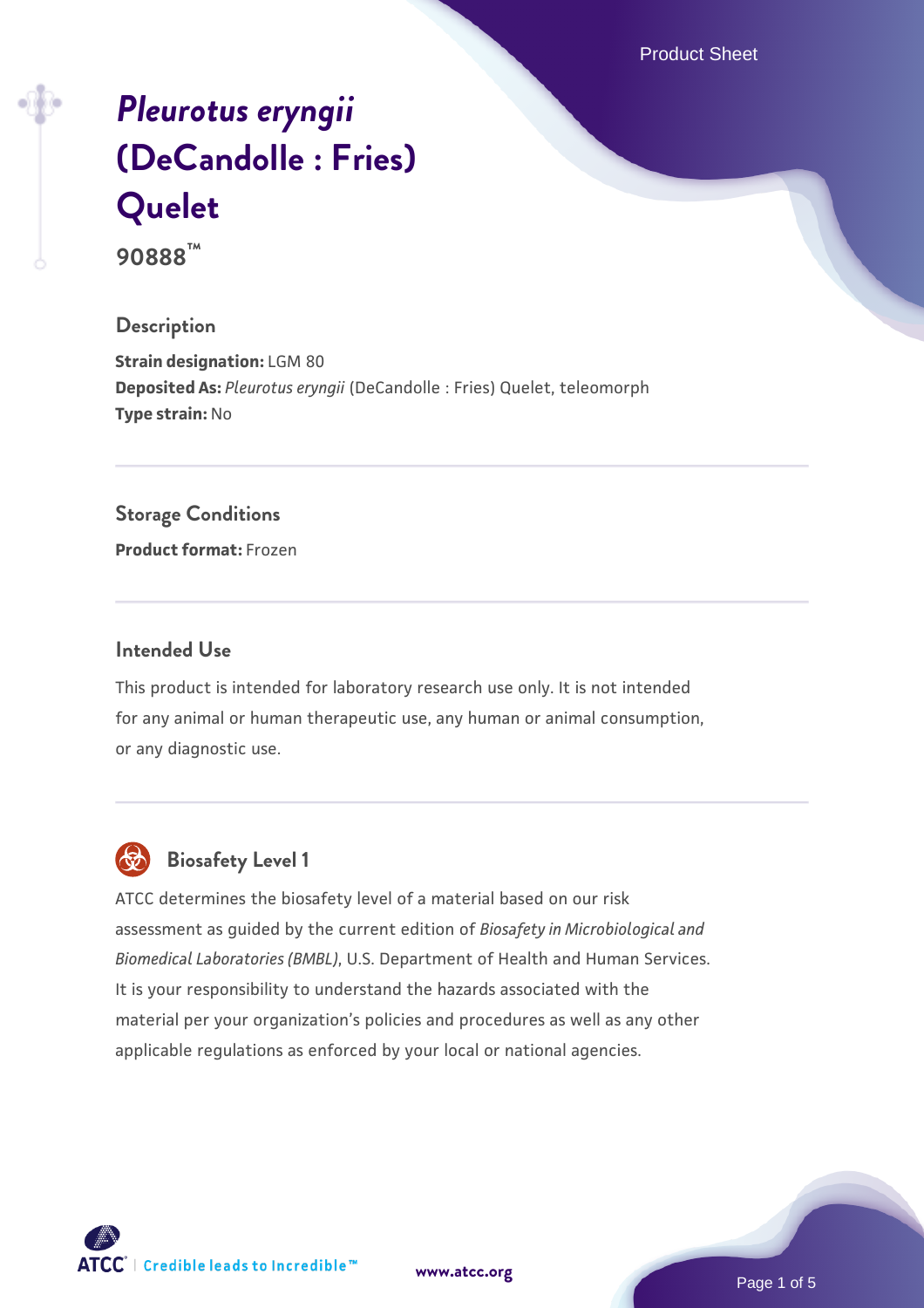ATCC highly recommends that appropriate personal protective equipment is always used when handling vials. For cultures that require storage in liquid nitrogen, it is important to note that some vials may leak when submersed in liquid nitrogen and will slowly fill with liquid nitrogen. Upon thawing, the conversion of the liquid nitrogen back to its gas phase may result in the vial exploding or blowing off its cap with dangerous force creating flying debris. Unless necessary, ATCC recommends that these cultures be stored in the vapor phase of liquid nitrogen rather than submersed in liquid nitrogen.

# **Certificate of Analysis**

For batch-specific test results, refer to the applicable certificate of analysis that can be found at www.atcc.org.

# **Growth Conditions**

**Medium:**  [ATCC Medium 200: YM agar or YM broth](https://www.atcc.org/-/media/product-assets/documents/microbial-media-formulations/2/0/0/atcc-medium-200.pdf?rev=ac40fd74dc13433a809367b0b9da30fc) **Temperature:** 25°C

#### **Material Citation**

If use of this material results in a scientific publication, please cite the material in the following manner: *Pleurotus eryngii* (DeCandolle : Fries) Quelet (ATCC 90888)

#### **References**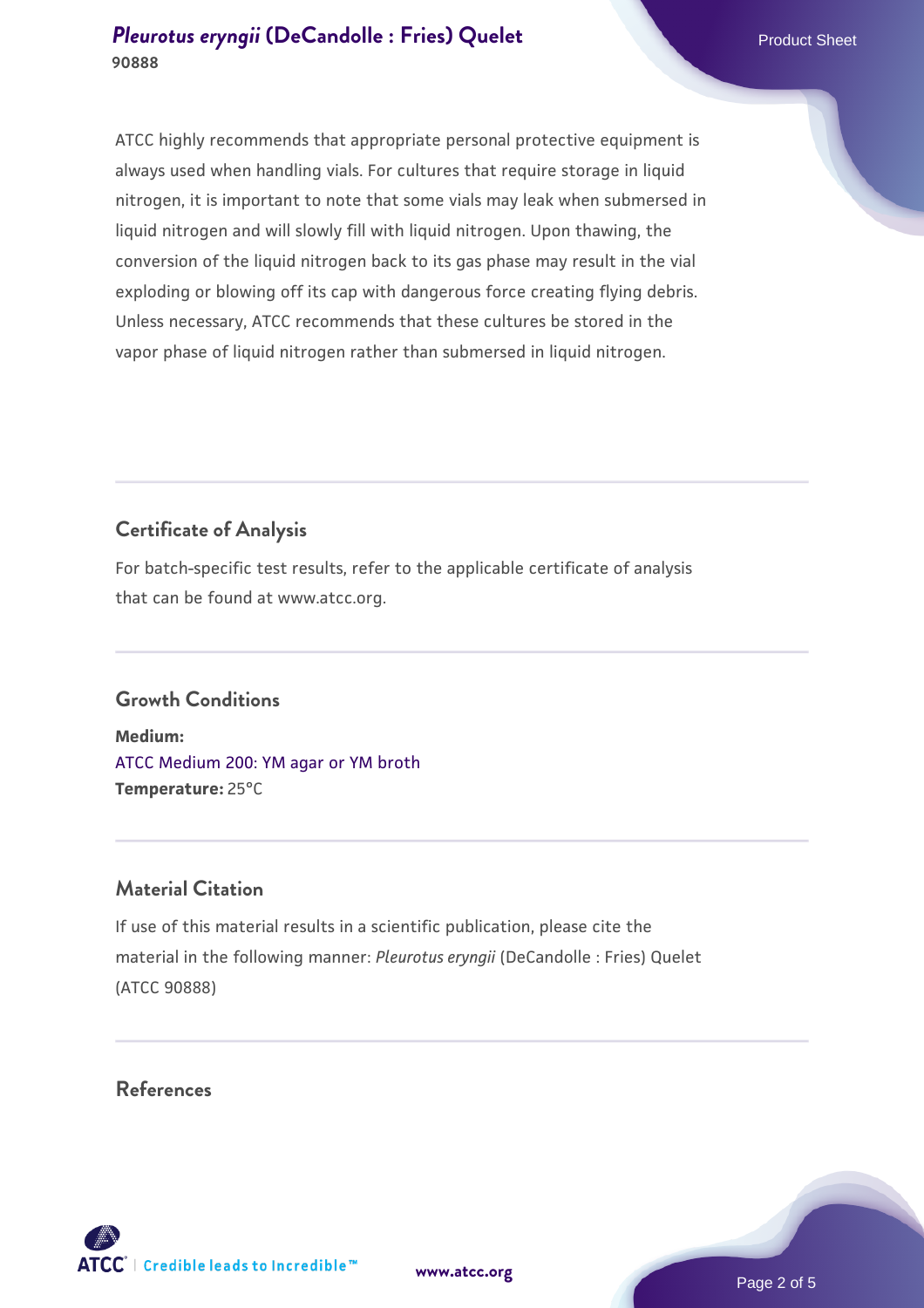References and other information relating to this material are available at www.atcc.org.

#### **Warranty**

The product is provided 'AS IS' and the viability of ATCC® products is warranted for 30 days from the date of shipment, provided that the customer has stored and handled the product according to the information included on the product information sheet, website, and Certificate of Analysis. For living cultures, ATCC lists the media formulation and reagents that have been found to be effective for the product. While other unspecified media and reagents may also produce satisfactory results, a change in the ATCC and/or depositor-recommended protocols may affect the recovery, growth, and/or function of the product. If an alternative medium formulation or reagent is used, the ATCC warranty for viability is no longer valid. Except as expressly set forth herein, no other warranties of any kind are provided, express or implied, including, but not limited to, any implied warranties of merchantability, fitness for a particular purpose, manufacture according to cGMP standards, typicality, safety, accuracy, and/or noninfringement.

#### **Disclaimers**

This product is intended for laboratory research use only. It is not intended for any animal or human therapeutic use, any human or animal consumption, or any diagnostic use. Any proposed commercial use is prohibited without a license from ATCC.

While ATCC uses reasonable efforts to include accurate and up-to-date information on this product sheet, ATCC makes no warranties or representations as to its accuracy. Citations from scientific literature and patents are provided for informational purposes only. ATCC does not warrant



**[www.atcc.org](http://www.atcc.org)**

Page 3 of 5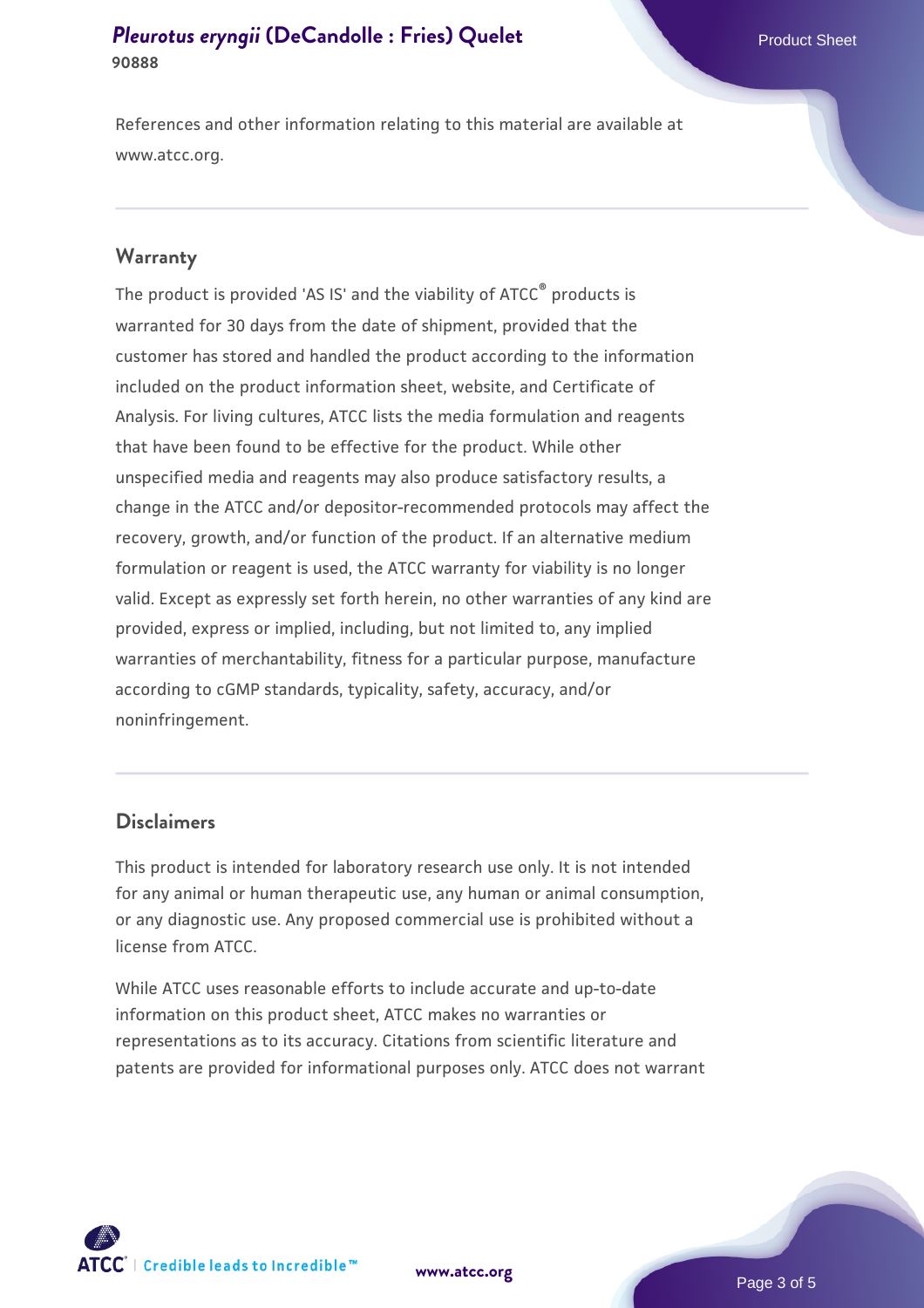that such information has been confirmed to be accurate or complete and the customer bears the sole responsibility of confirming the accuracy and completeness of any such information.

This product is sent on the condition that the customer is responsible for and assumes all risk and responsibility in connection with the receipt, handling, storage, disposal, and use of the ATCC product including without limitation taking all appropriate safety and handling precautions to minimize health or environmental risk. As a condition of receiving the material, the customer agrees that any activity undertaken with the ATCC product and any progeny or modifications will be conducted in compliance with all applicable laws, regulations, and guidelines. This product is provided 'AS IS' with no representations or warranties whatsoever except as expressly set forth herein and in no event shall ATCC, its parents, subsidiaries, directors, officers, agents, employees, assigns, successors, and affiliates be liable for indirect, special, incidental, or consequential damages of any kind in connection with or arising out of the customer's use of the product. While reasonable effort is made to ensure authenticity and reliability of materials on deposit, ATCC is not liable for damages arising from the misidentification or misrepresentation of such materials.

Please see the material transfer agreement (MTA) for further details regarding the use of this product. The MTA is available at www.atcc.org.

# **Copyright and Trademark Information**

© ATCC 2021. All rights reserved. ATCC is a registered trademark of the American Type Culture Collection.

# **Revision**

This information on this document was last updated on 2022-05-04

# **Contact Information**



**[www.atcc.org](http://www.atcc.org)**

Page 4 of 5